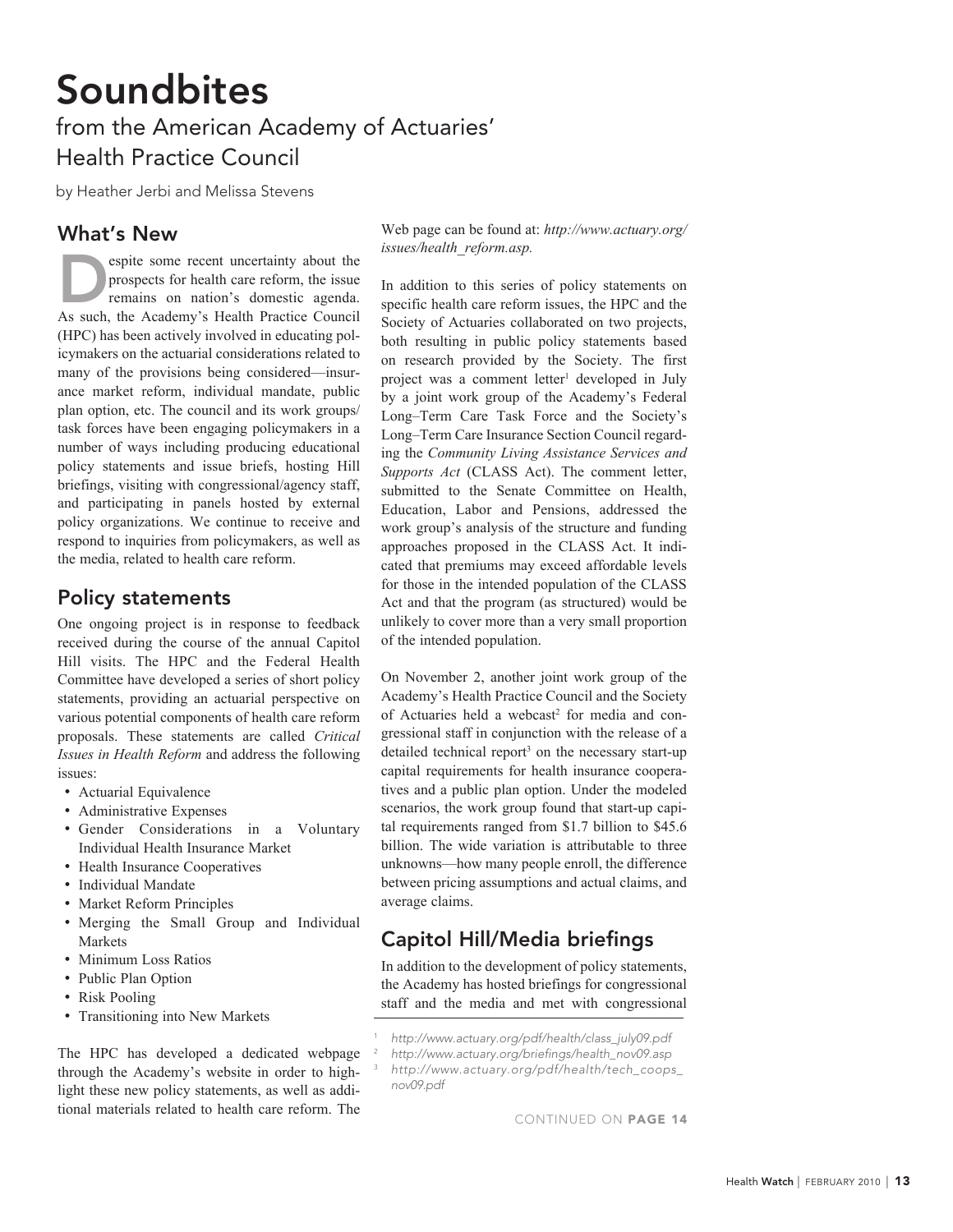The SOA will be collecting and analyzing data from volunteer companies, and the Step-Loss Work Group will use the aggregated data to propose an update to the current stop-loss factors.

committee staff on a number of occasions. On June 19 and 22, the Academy hosted two briefings related to health care reform. On June 19, Cori Uccello briefed members of the press on the keys to a viable health care system: markets must attract a broad cross section of risks, market competition requires a level playing field, and health spending growth must be reduced. On June 22, Karl Madrecki, Cathy Murphy–Barron, David Shea and Dale Yamamoto briefed policymakers on similar material. The briefing offered an extended period of time for the approximately 35 congressional staff and external health policy attendees to ask questions of the actuaries. This briefing was followed by a targeted Hill visit with the health policy team with one of the House committees with jurisdiction for health care reform.

#### Medicare

In October, the Medicare Steering Committee released a new issue brief, *Medicare Advantage Payment Reform.*<sup>4</sup> The issue brief discusses the current Medicare Advantage payment system, provides an overview of the goals of the program, and addresses two alternative mechanisms for reducing payments to Medicare Advantage plans.

# NAIC activities

In September, the Health Practice Financial Reporting Committee released a new practice note, *Practice Note on the Revised Actuarial Statement of Opinion Instructions for the NAIC Health Annual Statement Effective December 31, 2009.*<sup>5</sup> On June 13, the National Association of Insurance Commissioners (NAIC) Blanks Working Group adopted revised instructions for the health annual statement actuarial opinion. The revised instructions are effective for the Dec. 31, 2009 annual statement filing. The revised health actuarial opinion instructions: require a qualified health actuary to be appointed by the board of directors; include recommended language, any deviations or additions to that language must be identified in a "check box" section; and require a supporting Actuarial Memorandum. The Academy included discussion of these changes at the Life and Health Qualifications Seminar, held in November in the Washington, DC area.

The Stop–Loss Work Group has partnered with the Society of Actuaries (SOA) to update stop–loss factors for health RBC formulas. The SOA will be collecting and analyzing data from volunteer companies, and the Stop–Loss Work Group will use the aggregated data to propose an update to the current stop-loss factors. Insurance companies and reinsurers interested in supplying data for the study should contact Barbara Scott at the SOA, at *bscott@soa. org*, and provide her with your name and contact information.

The NAIC also asked the Academy to examine the current health care receivable factors. Currently, all health care receivables use the same factor. In response, the Academy formed the Health Care Receivable Factors Work Group, which will analyze the current factor for each line and make a recommendation to the NAIC. The NAIC is looking to make any necessary changes effective in time for the 2010 year–end financial statement.

# International Experience

In light of ongoing efforts to reform the U.S. health care system, members of the Health Practice International Task Force are developing articles on a variety of international health care systems. The November/December edition of *Contingencies* featured an article on international health reform, Health Care Reform: Learning from Others— Netherlands<sup>6</sup>, which is the second in a series of articles. The first article appeared in the May/ June edition of *Contingencies*. In that article, John Berkto interviewed Yair Babad, an Israeli actuary. Both articles can be found on the Contingencies Web site at: *http://www.contingencies.org/.* 

6

<sup>4</sup> *http://www.actuary.org/pdf/health/ma\_oct09.pdf* 5 *http://www.actuary.org/pdf/practnotes/sao\_sept09. pdf*

*http://www.contingenciesonline.com/contingencieso nline/20091112?sub\_id=qxyLfphSqUiJ#pg54*